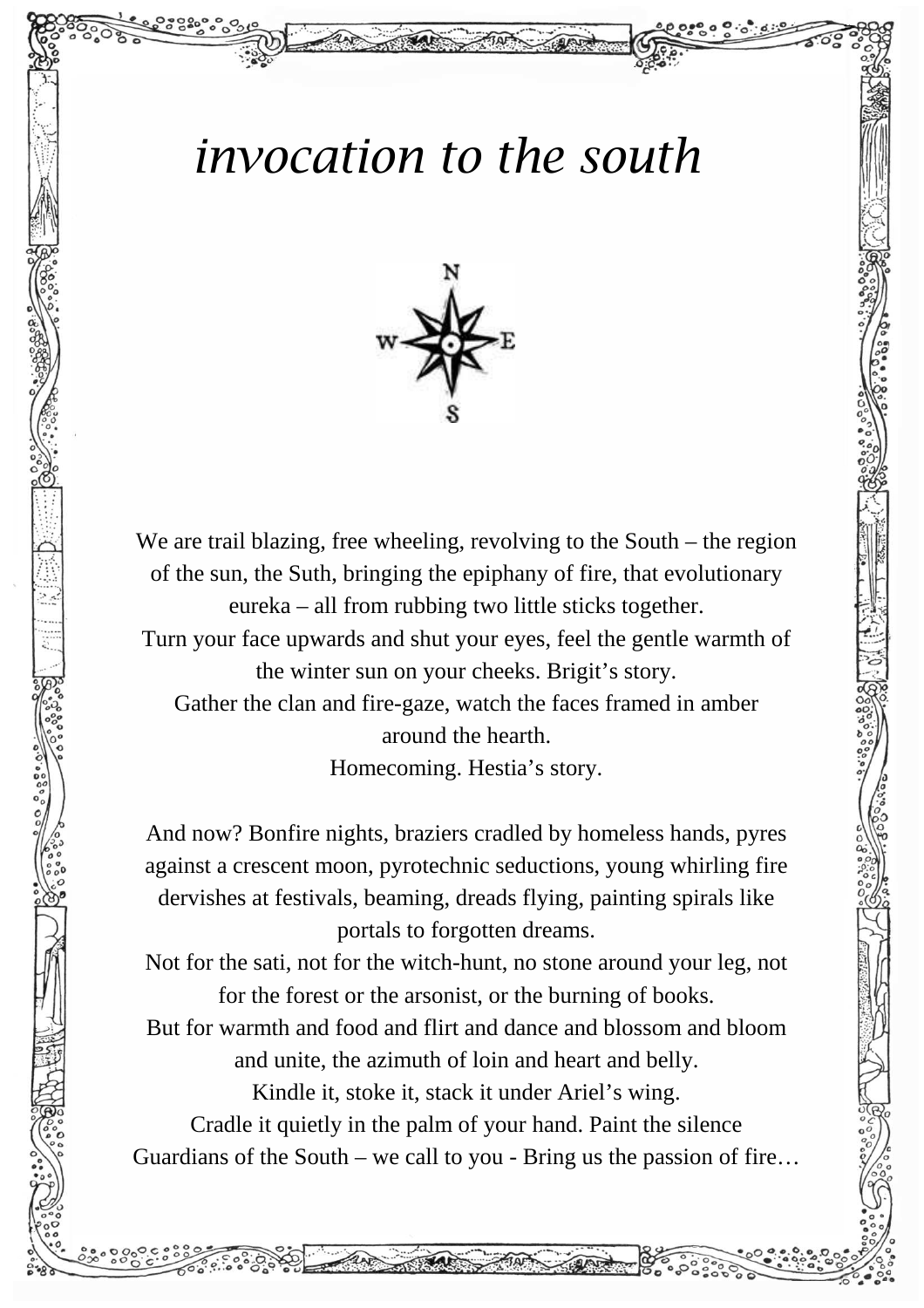## *south*

B. - start at beginning.

S. A. - start at bar 6.

T. - start at bar 9 - "Bringing you"

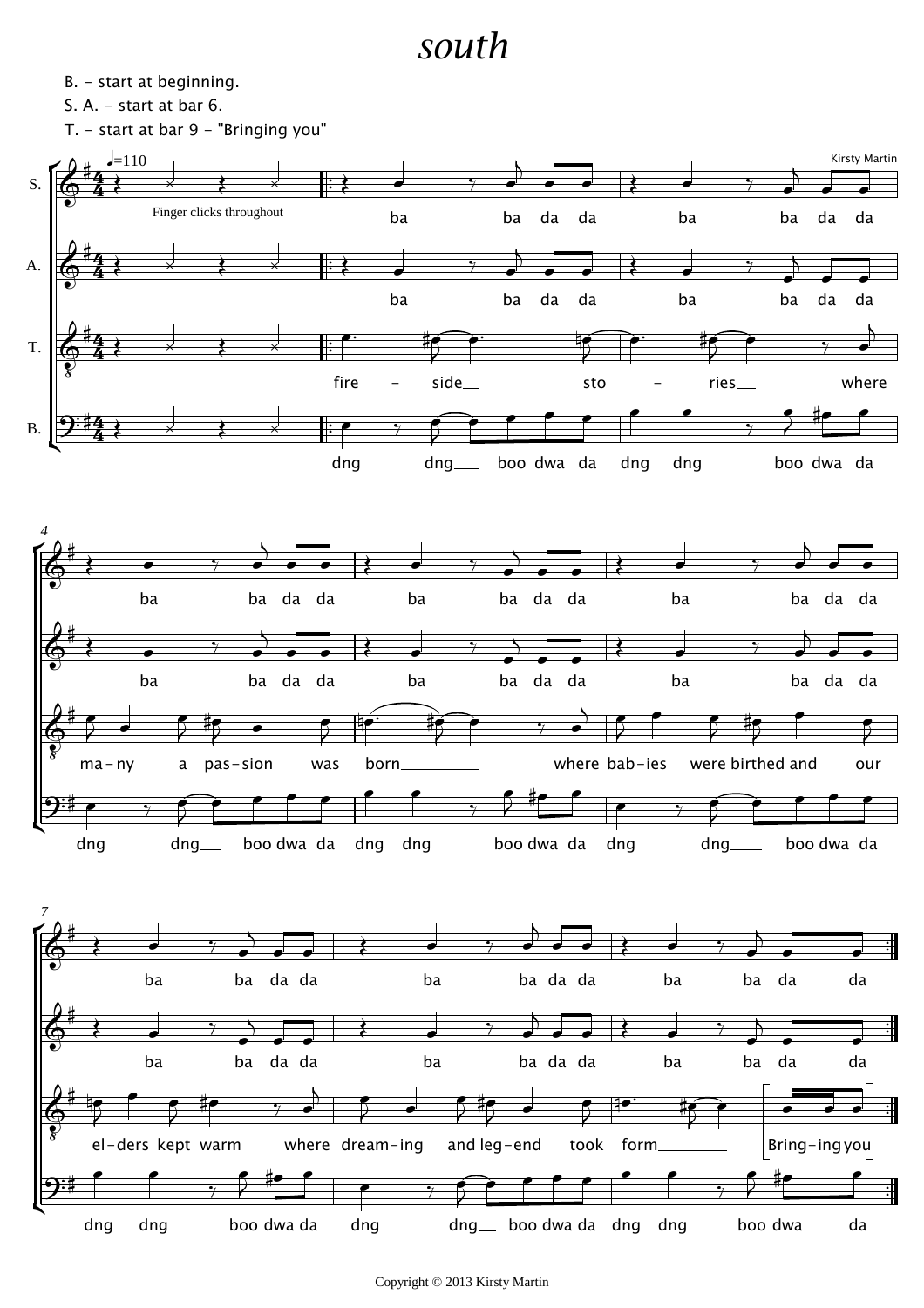





Copyright © 2013 Kirsty Martin

2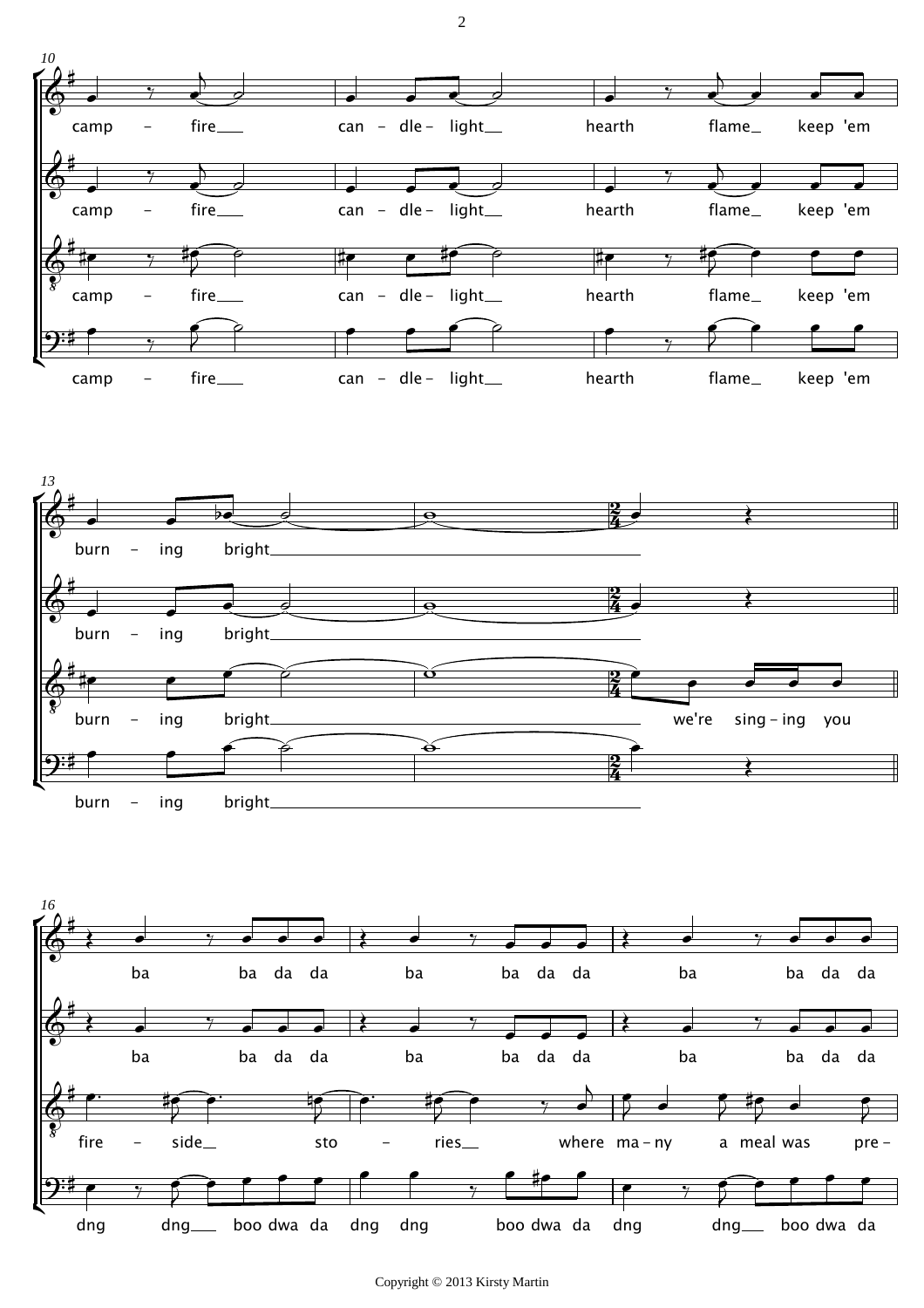



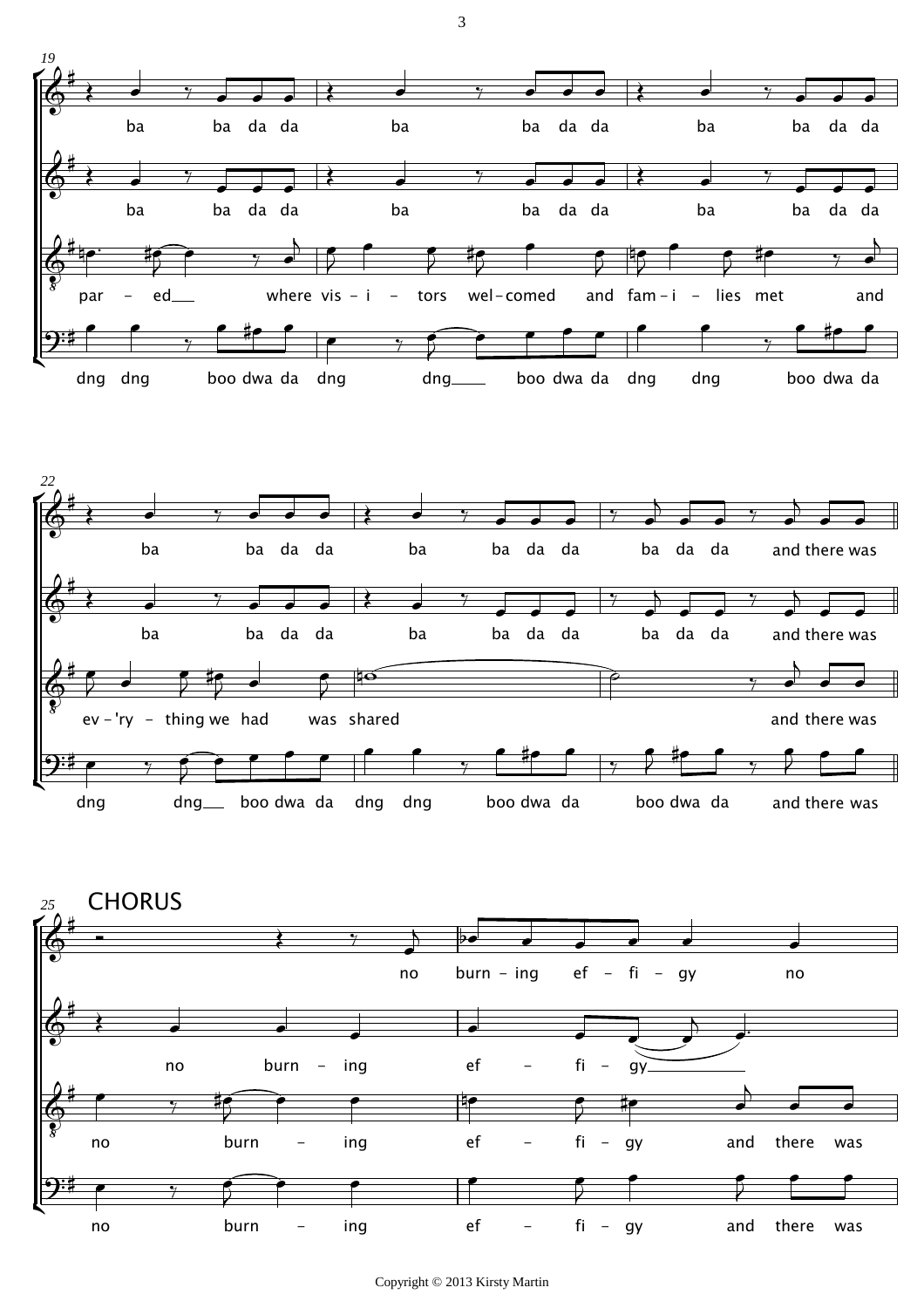

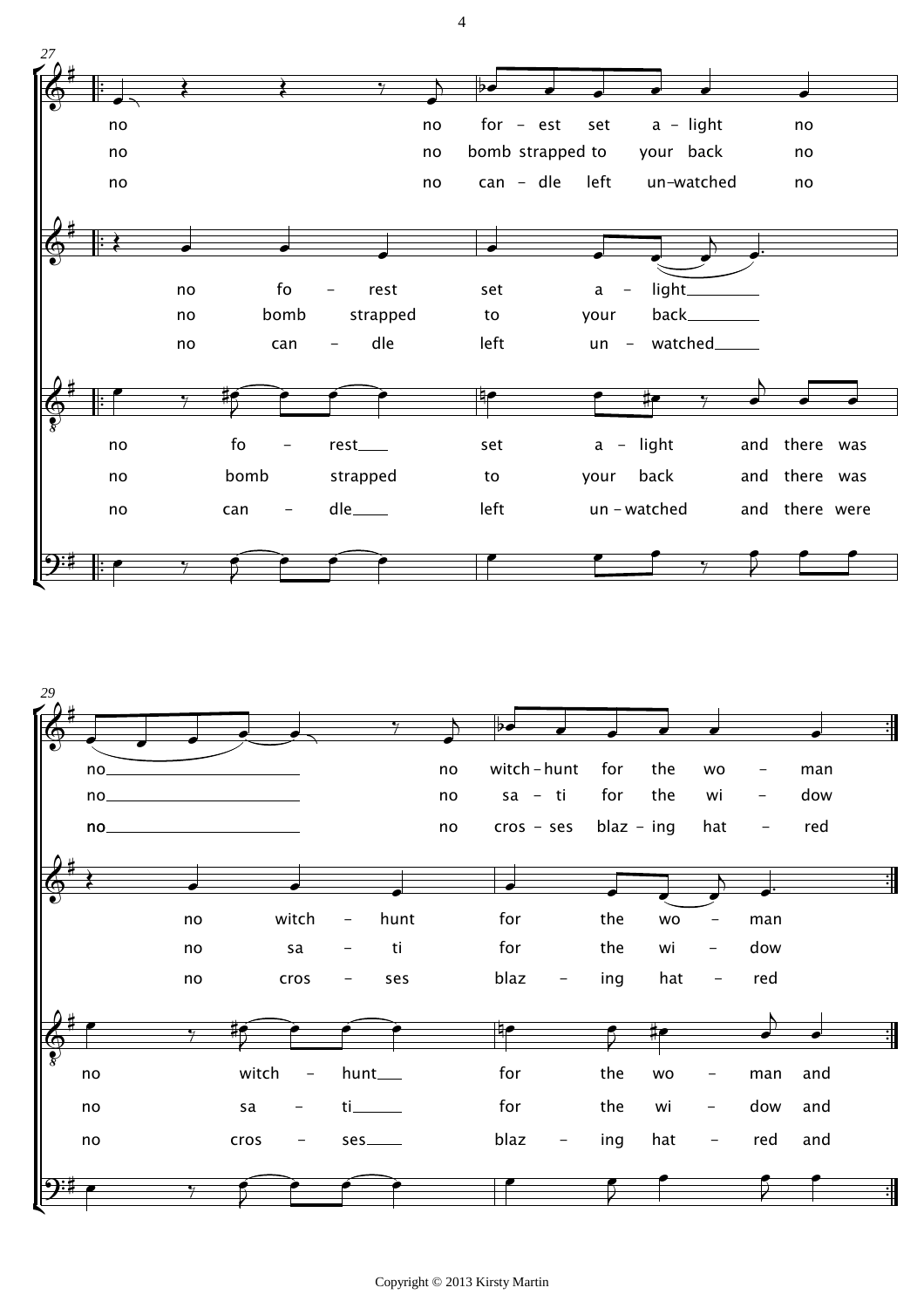



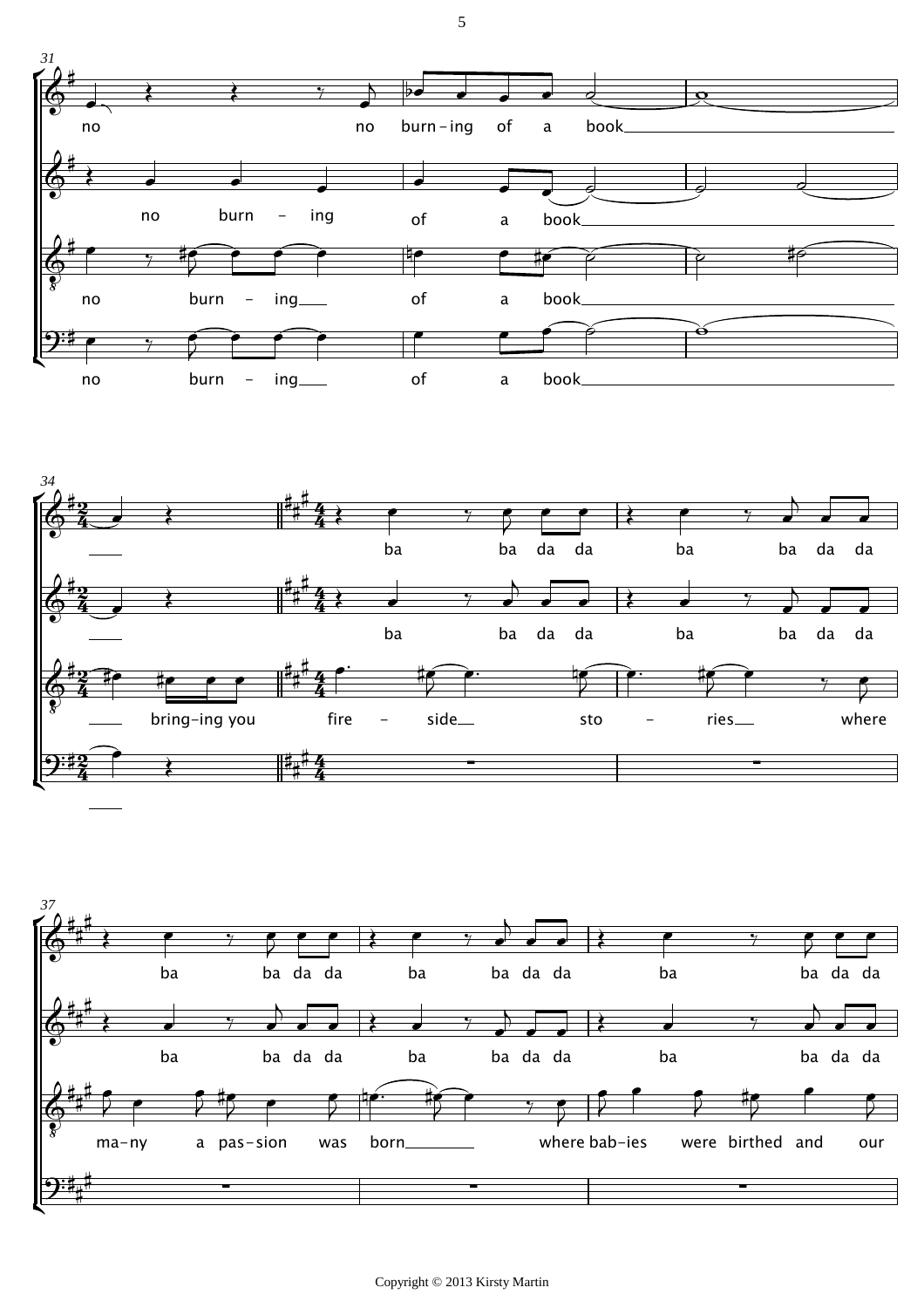





Copyright © 2013 Kirsty Martin

6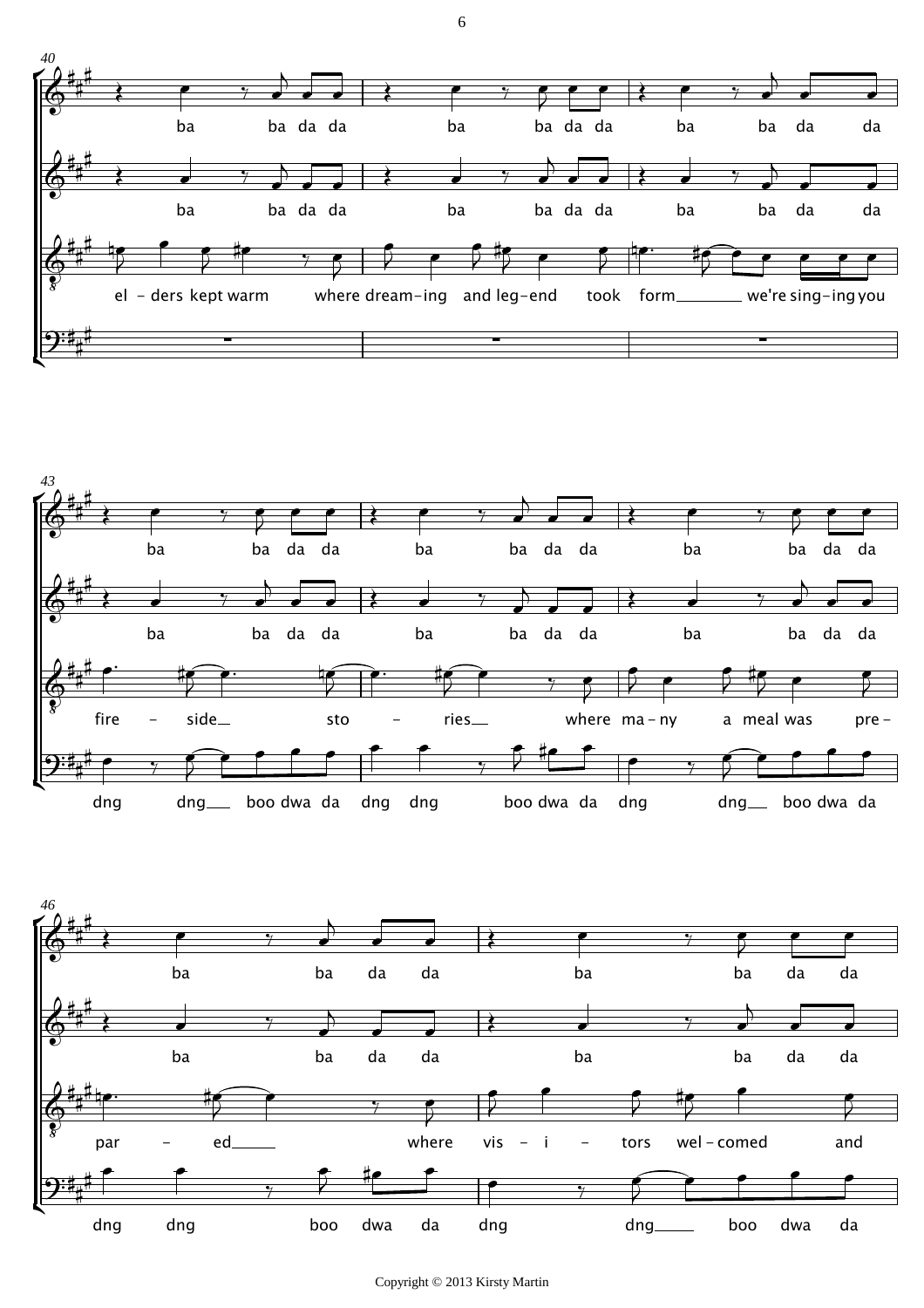



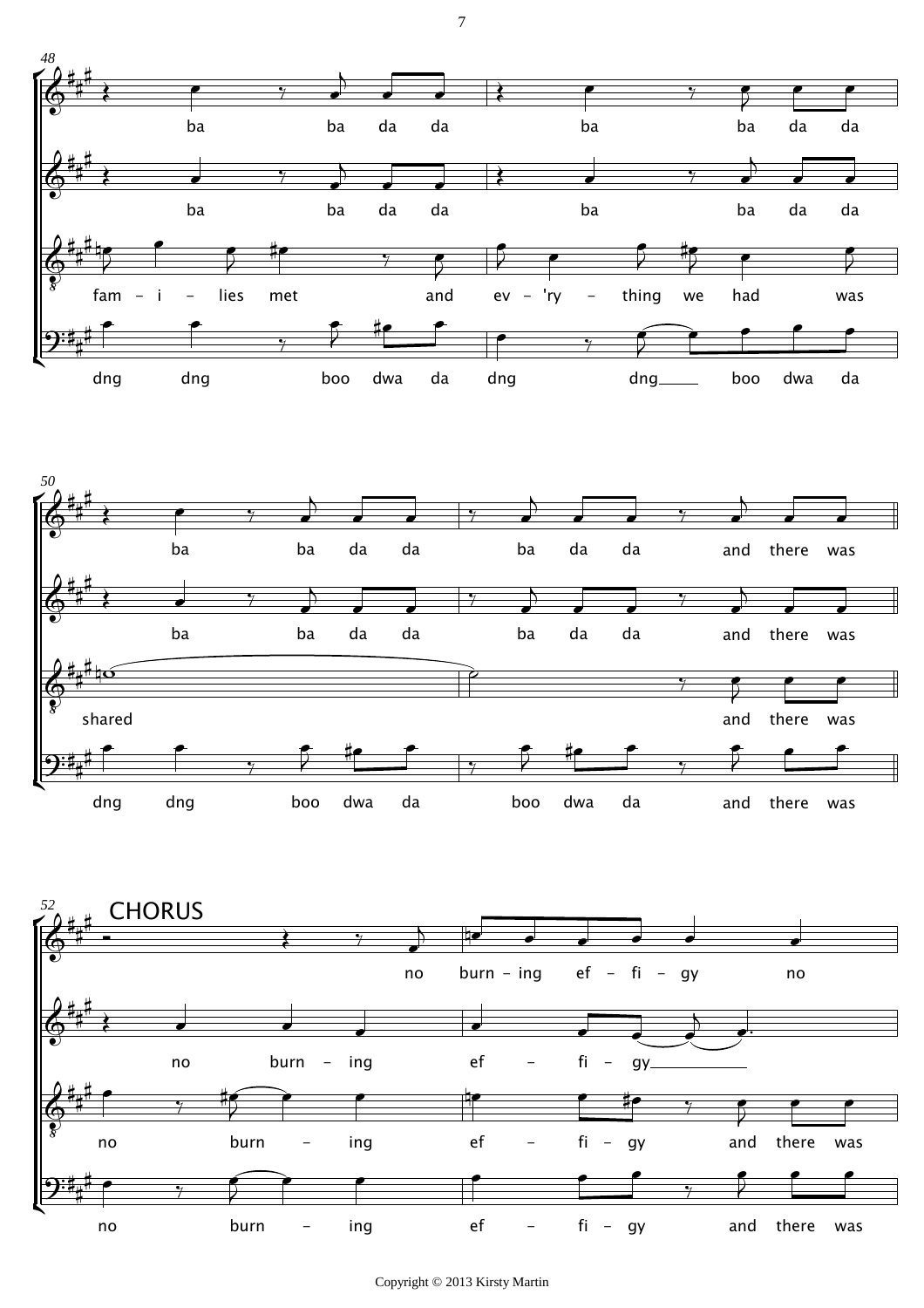



Copyright © 2013 Kirsty Martin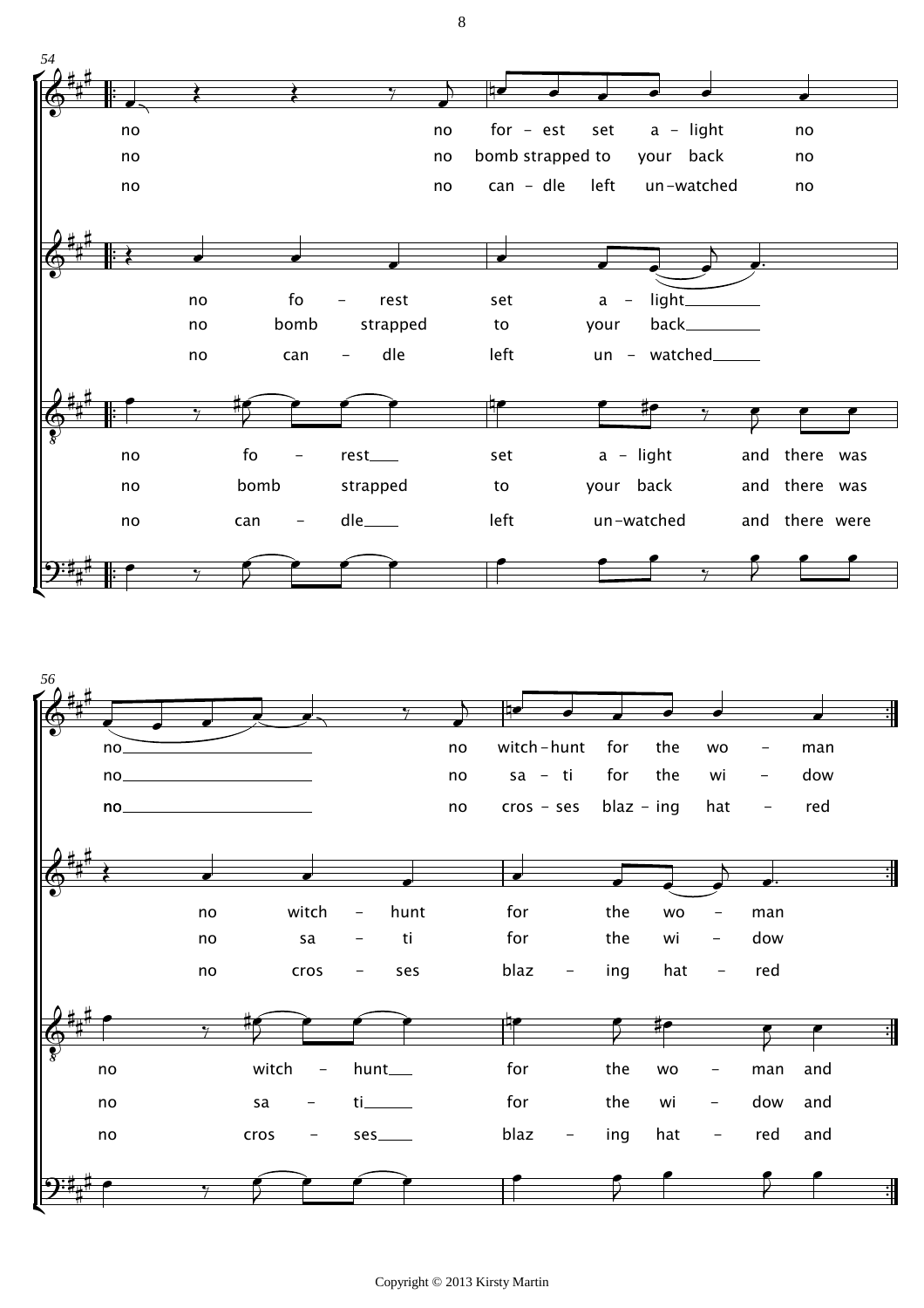





9